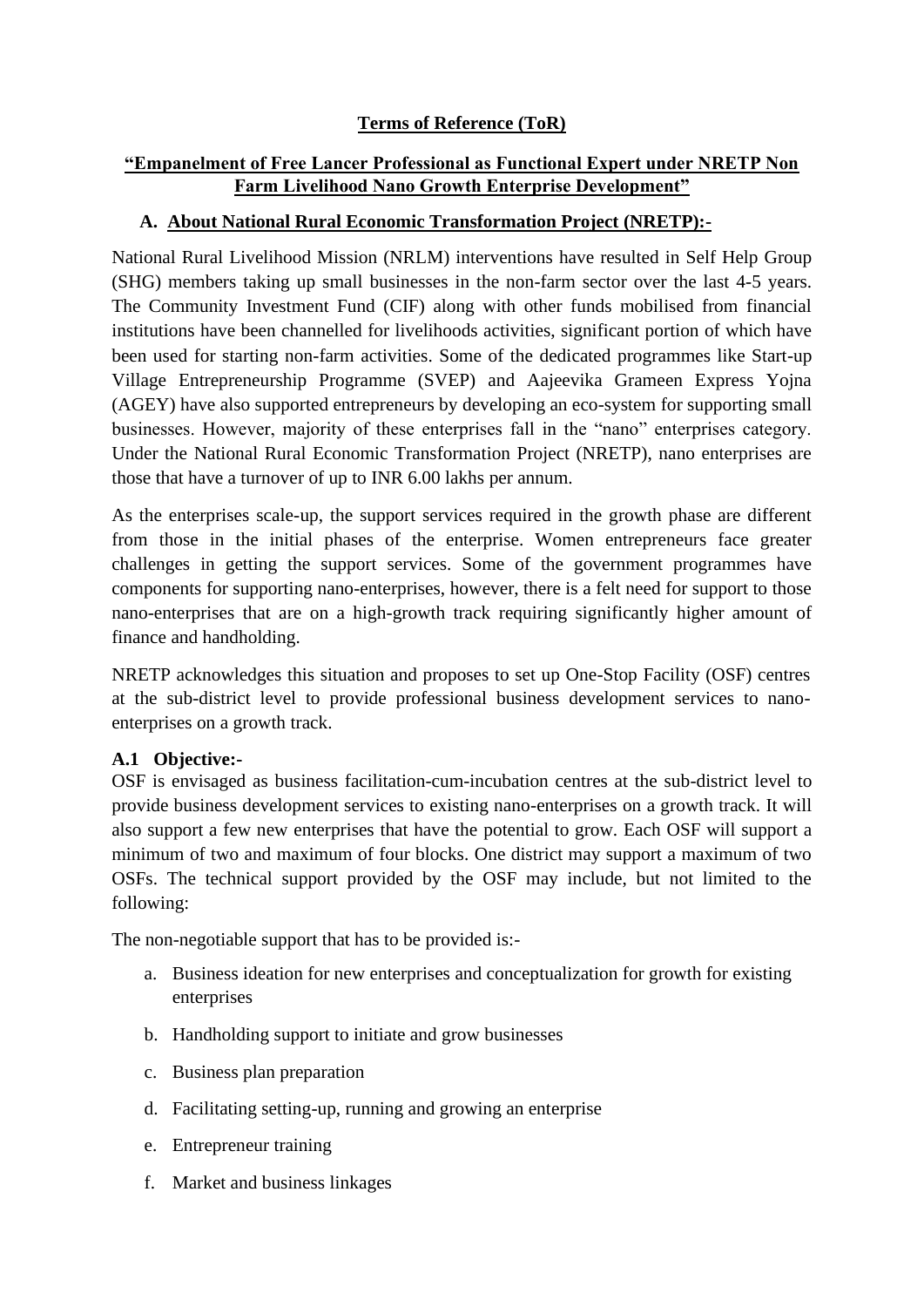- g. Mentoring
- h. Facilitation support to access finance from formal institutions like banks

The following support shall be provided to the enterprises on need basis and as the capacity of the State Rural Livelihood Mission (SRLM) in managing the OSF is built up.

- a. Access to technology and skills
- b. Regulatory compliances
- c. Market intelligence
- d. Linkages with schemes of other Ministries and Departments
- e. Other inputs like packaging

## **B. Enterprises Supported by OSF:-**

Enterprise is an undertaking which is engaged in the production, sale and / or distribution of some goods and / or services meant mainly for the purpose of sale, whether fully or partly<sup>1</sup>. Only enterprises that are involved in non-farm and off-farm activities will be supported under OSF.

The definition of enterprises as per the Micro, Small and Medium Enterprises Development (MSMED) Act, 2006 is based on the total investment in plant and machinery. The table below provides the categories based on investment:

| Category                 | <b>Manufacturing</b>                                                   | <b>Service</b>                                                    |
|--------------------------|------------------------------------------------------------------------|-------------------------------------------------------------------|
| Micro Enterprises        |                                                                        | Does not exceed INR 25.00 Lakh   Does not exceed INR 10.00 Lakh   |
| <b>Small Enterprises</b> | More than INR 25.00 lakhs but<br>does not exceed INR 500.00<br>lakhs   | More than INR 10.00 lakhs but<br>does not exceed INR 200.00 lakhs |
| Medium Enterprises       | More than INR 500.00 lakhs but<br>does not exceed INR1,000.00<br>lakhs | More than INR 200.00 lakhs but<br>does not exceed INR500.00 lakhs |

**C.** *Scope of Functional Experts in achieving the goals and objective of NRETP NF OSF :-* Functional Experts are the professionals engaged in the planning, establishment and functioning of commercial enterprises and their knowledge and skill is inevitable in incubating Nano Growth Enterprises through community based OSFs. The attainment of higher turn over needs holistic planning in the area of Product planning, Financial Planning , Financial Management, Multiple Financing, Legal and Customary compliances, Backward and Forward linkages, Marketing, Soft skills, Branding, Packaging, Quality *assurance, Research and Development, Advertisement and Promotion, Retail and Wholesale Network management, Stock management, supply chain management and logistics management. Functional Expert will provide these kind of technical support to the selected Nano Enterprises*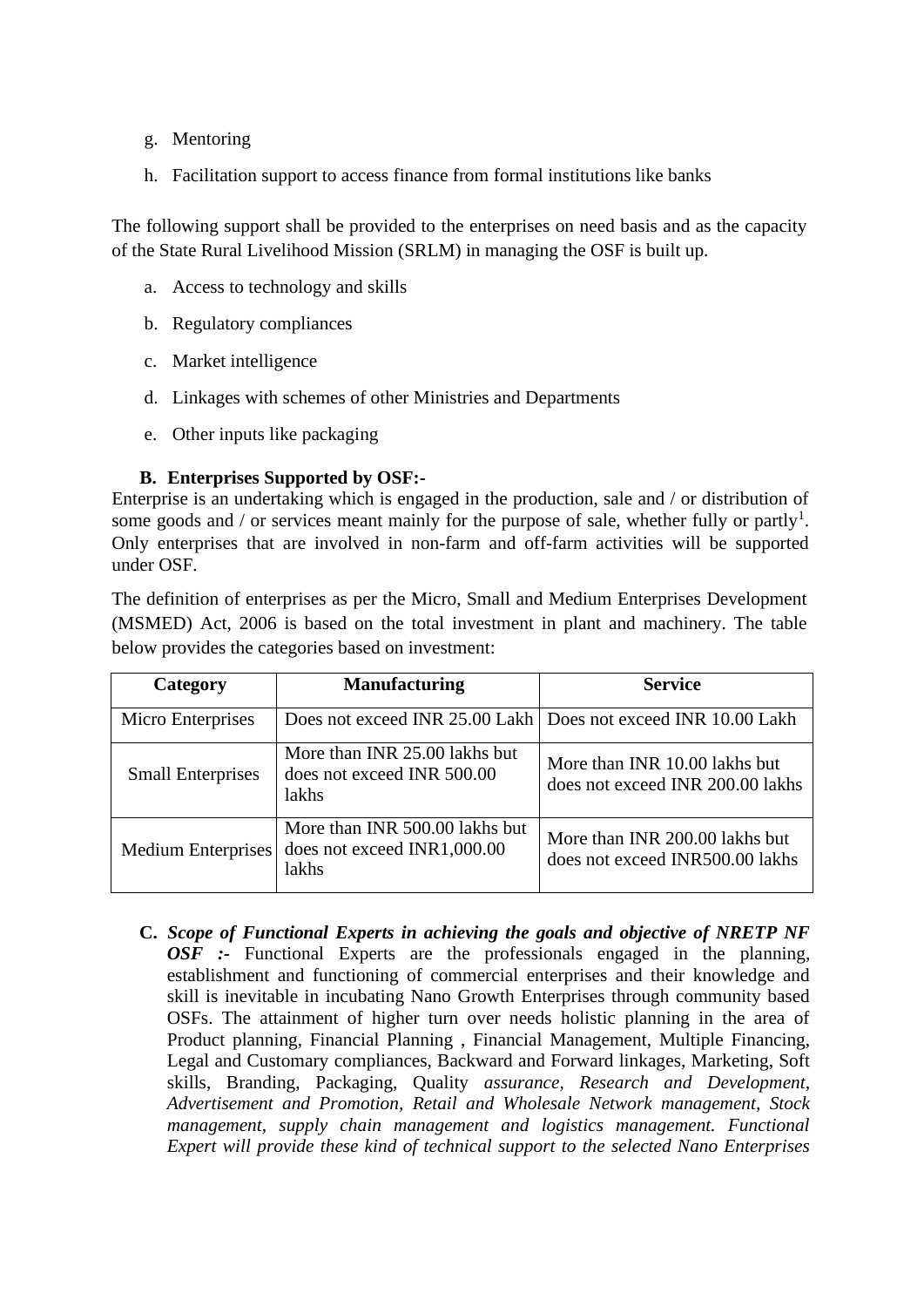that have a potential to grow; Under NRETP, nano enterprises are those that have a turnover of up to INR 6.00 lakhs per annum.

**D.** *Area of work of Functional Expert :***-** Functional Expert will have to choose the OSF among the enlisted 20 OSF HQ on Table –I given below. They have to visit on the assigned day to the OSF HQ as well as their selected entrepreneurs as per the need. Their presence during the OSF MC meeting to finalise Business plan is quite inevitable.

5-10 functional experts per district will be empanelled. Their services may be accessed by OSF / BDSPs to provide technical support to entrepreneurs, as and when required. The functional experts should be able to set aside 3-7 days each

month to provide technical assistance to enterprises. The DTE-EP will coordinate with these experts.

| Table -I                                                                   |                 |                 |                               |  |  |
|----------------------------------------------------------------------------|-----------------|-----------------|-------------------------------|--|--|
| List of district wise NRETP Non Farm OSF Headquarter and Satellite Offices |                 |                 |                               |  |  |
| <b>SL NO</b>                                                               | <b>District</b> | <b>Blocks</b>   | <b>Head Quarter/Satellite</b> |  |  |
| 1                                                                          | Dhanbad         | Gobindpur       | <b>Head Quarter</b>           |  |  |
| $\overline{2}$                                                             | Dhanbad         | Topchanchi      | <b>Satellite</b>              |  |  |
| 3                                                                          | <b>Bokaro</b>   | Kasmar          | <b>Head Quarter</b>           |  |  |
| 4                                                                          | <b>Bokaro</b>   | Nawadih         | <b>Satellite</b>              |  |  |
| 5                                                                          | Hazaribagh      | Chauparan       | <b>Satellite</b>              |  |  |
| $6\phantom{1}6$                                                            | Hazaribagh      | Daru            | <b>Satellite</b>              |  |  |
| $\overline{7}$                                                             | Hazaribagh      | Katkamsandi     | <b>Head Quarter</b>           |  |  |
| 8                                                                          | Chatra          | Itkhori         | <b>Head Quarter</b>           |  |  |
| 9                                                                          | Chatra          | Simaria         | <b>Satellite</b>              |  |  |
| 10                                                                         | Koderma         | Domchanch       | <b>Head Quarter</b>           |  |  |
| 11                                                                         | Koderma         | Markacho        | <b>Satellite</b>              |  |  |
| 12                                                                         | Deoghar         | Mohanpur        | <b>Head Quater</b>            |  |  |
| 13                                                                         | Deoghar         | Palojori        | satellite                     |  |  |
| 14                                                                         | Dumka           | Jarmundi        | <b>Head Quarter</b>           |  |  |
| 15                                                                         | Dumka           | Kathikund       | <b>Satellite</b>              |  |  |
| 16                                                                         | Giridih         | <b>Birni</b>    | <b>Satellite</b>              |  |  |
| 17                                                                         | Giridih         | Dumri           | <b>Head Quarter</b>           |  |  |
| 18                                                                         | Giridih         | Jamua           | <b>Satellite</b>              |  |  |
| 19                                                                         | Godda           | Godda           | <b>Head Quarter</b>           |  |  |
| 20                                                                         | Godda           | Thakurgangti    | <b>Satellite</b>              |  |  |
| 21                                                                         | Jamtara         | Fatehpur        | <b>Satellite</b>              |  |  |
| 22                                                                         | Jamtara         | Kundahit        | <b>Head Quarter</b>           |  |  |
| 23                                                                         | Pakur           | Hiranpur        | <b>Satellite</b>              |  |  |
| 24                                                                         | Pakur           | Littipara       | <b>Head Quarter</b>           |  |  |
| 25                                                                         | Sahebganj       | Mandro          | <b>Satellite</b>              |  |  |
| 26                                                                         | Sahebganj       | Sahibganj Sadar | <b>Head Quarter</b>           |  |  |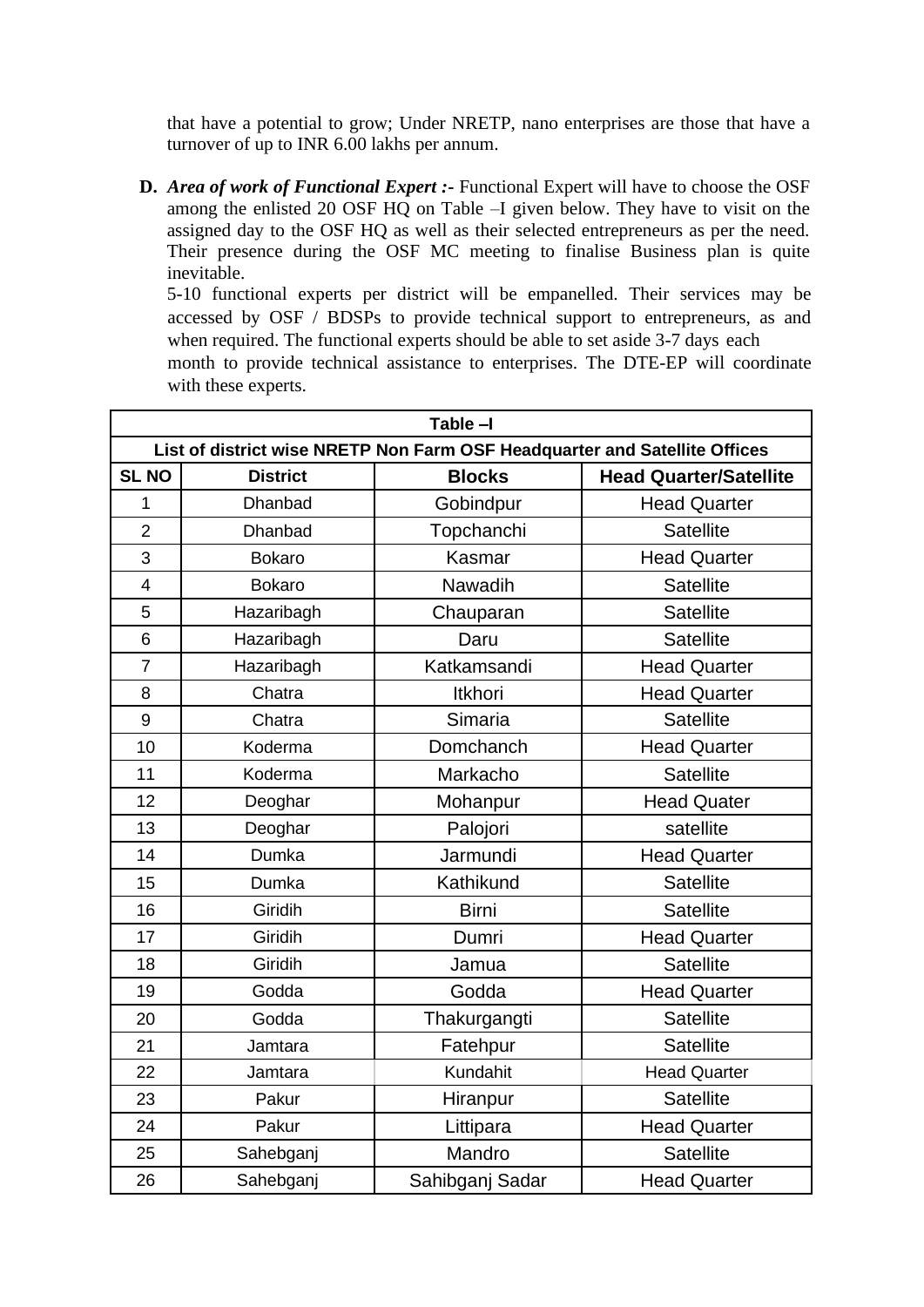| 27 | Sahebganj           | Taljhari                            | <b>Satellite</b>    |
|----|---------------------|-------------------------------------|---------------------|
| 28 | Khunti              | Rania                               | <b>Head Quarter</b> |
| 29 | Khunti              | Torpa                               | <b>Satellite</b>    |
| 30 | Lohardaga           | Lohardaga                           | <b>Head Quarter</b> |
| 31 | Lohardaga           | Peshrar                             | <b>Satellite</b>    |
| 32 | Ranchi              | <b>Burmu</b>                        | satellite           |
| 33 | Ranchi              | Nagri                               | <b>Satellite</b>    |
| 34 | Ranchi              | Ormanjhi                            | <b>Satellite</b>    |
| 35 | Ranchi              | Ratu                                | <b>Head Quarter</b> |
| 36 | Simdega             | Bano                                | <b>Head Quarter</b> |
| 37 | Simdega             | Pakar Tanr                          | <b>Satellite</b>    |
| 38 | Simdega             | Thetaitangar                        | <b>Head Quarter</b> |
| 39 | Saraikela Kharsawan | Kharsawan                           | <b>Satellite</b>    |
| 40 | Saraikela Kharsawan | Saraikela                           | <b>Head Quarter</b> |
| 41 | West Singhbhum      | Goilkera                            | <b>Satellite</b>    |
| 42 | West Singhbhum      | Khuntpani                           | <b>Head Quarter</b> |
| 43 | West Singhbhum      | Manoharpur                          | <b>Satellite</b>    |
| 44 | West Singhbhum      | Tantnagar                           | <b>Satellite</b>    |
| 45 | Gharwa              | <b>Bhandaria</b>                    | <b>Head Quarter</b> |
| 46 | Gharwa              | Sagma                               | <b>Satellite</b>    |
| 47 | Palamu              | Medininagar<br>(Daltonganj)         | <b>Head Quarter</b> |
| 48 | Palamu              | Nilambar-Pitambarpur<br>(Lesliganj) | <b>Satellite</b>    |
| 49 | Palamu              | Satbarwa                            | <b>Satellite</b>    |

E. **Category of Functional Expert & their remuneration:-** Empanelment of Functional Expert will be done on the basis of different types of categorisation as mentioned in the Table –II below. The categorisation is done on the basis of period of their work experience in relevant field. Functional experts will be provided with remuneration respective to their categories as mentioned in Table –II. The functional experts will be paid a fixed resource fees on per approved work days basis against the satisfactory delivery of the desired services according to their respective category mentioned in Table–II at par with the approved State Master Trainers (SMT) policy of JSLPS. Functional Expert will submit the work done report to the DTE-EP at the end of every month, who will sign it and submit it to the DPM. The DMMU will release the payment on vetting the work done report against the work plan. The fixed resource fees pay will also include travel and DSA, and no additional amount shall be paid for this. Travel expenses for field visits will be reimbursed as per JSLPS SMT norms.The functional experts will be empanelled by the JSLPS in respect to the existing policy for State Master Trainers (SMT). These mentors and experts shall be available on call to the OSF.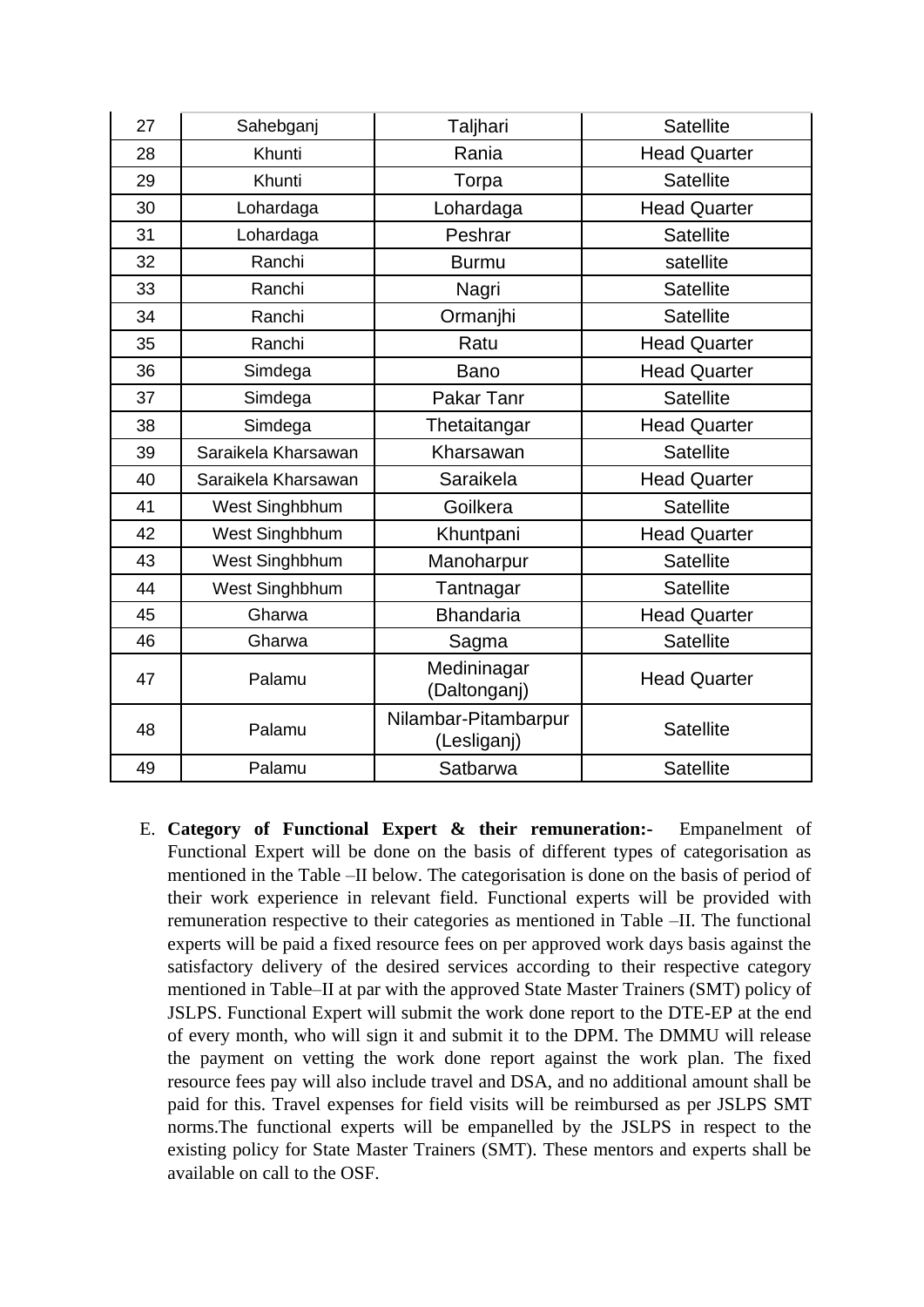| Table - II |                                                                |                                                                                                                                                                                                                                                                                                                                                                                                                                                                                      |                          |                                                                                                                                                                                                                                                                                                                                 |  |
|------------|----------------------------------------------------------------|--------------------------------------------------------------------------------------------------------------------------------------------------------------------------------------------------------------------------------------------------------------------------------------------------------------------------------------------------------------------------------------------------------------------------------------------------------------------------------------|--------------------------|---------------------------------------------------------------------------------------------------------------------------------------------------------------------------------------------------------------------------------------------------------------------------------------------------------------------------------|--|
| S.<br>No.  | Category of<br><b>State</b><br><b>Master</b><br><b>Trainer</b> | Requisite Education<br>and Work<br><b>Experience</b>                                                                                                                                                                                                                                                                                                                                                                                                                                 | <b>Trainers</b><br>Fees  | <b>Allowances</b>                                                                                                                                                                                                                                                                                                               |  |
| 1.         | <b>Senior</b><br><b>Functional</b><br><b>Expert</b>            | Degree / Diploma in CA, MBA /<br>ICWA / CS / LLB / MCA / Retired<br>Bank Officials / Fashion Technology /<br>Food Technology / Transportation $\&$<br>Logistics / Hotel management $\&$<br>Hospitality management / Mechanical<br>Engineering / Civil Engineering /<br>Micro Food Processing / Retail Chain<br>Network Management / Multichannel<br>Marketing / eMarketing / ERP<br>Software development and at least 10<br>yrs. of relevant work experience in<br>relevant field.   | Rs. 5000/<br>Work<br>Day | Subsistence<br>Daily<br>Allowances<br>(DSA), Lodging<br>Travel<br>and<br>Expenses as per approved terms $\&$<br>conditions of JSLPS.<br>Daily Subsistence Allowances (DSA)<br>will be reimbursed for Travelling<br>Hours only in case of Residential<br>Work Assignment. Travel expenses<br>will be reimbursed on actual basis. |  |
| 2.         | Professional<br><b>Functional</b><br><b>Expert</b>             | Degree / Diploma in CA, MBA /<br>ICWA / CS / LLB / MCA / Retired<br>Bank Officials / Fashion Technology /<br>Food Technology / Transportation &<br>Logistics / Hotel management &<br>Hospitality management / Mechanical<br>Engineering / Civil Engineering /<br>Micro Food Processing / Retail Chain<br>Network Management / Multichannel<br>Marketing / e Marketing / ERP<br>Software development and at least 5<br>yrs. of relevant work experience in<br>relevant field.         | Rs. 3000/<br>Work<br>Day | Subsistence<br>Daily<br>Allowances<br>(DSA), Lodging<br>and<br>Travel<br>Expenses as per approved terms $\&$<br>conditions of JSLPS.<br>Daily Subsistence Allowances (DSA)<br>will be reimbursed for Travelling<br>Hours only in case of Residential<br>Work Assignment. Travel expenses<br>will be reimbursed on actual basis. |  |
| 3.         | <b>Junior</b><br><b>Functional</b><br><b>Expert</b>            | Degree / Diploma in CA, MBA /<br>ICWA / CS / LLB / MCA / Retired<br>Bank Officials / Fashion Technology /  <br>Food Technology / Transportation $\&$<br>Logistics / Hotel management $\&$<br>Hospitality management / Mechanical<br>Engineering / Civil Engineering /<br>Micro Food Processing / Retail Chain<br>Network Management / Multichannel<br>Marketing / e Marketing / ERP<br>Software development and at least 3<br>yrs. of relevant work experience in<br>relevant field. | Rs. 2000/<br>Work<br>Day | Subsistence<br>Daily<br>Allowances<br>(DSA), Lodging<br>Travel<br>and<br>Expenses as per approved terms $\&$<br>conditions of JSLPS.<br>Daily Subsistence Allowances (DSA)<br>will be reimbursed for Travelling<br>Hours only in case of Residential<br>Work Assignment. Travel expenses<br>will be reimbursed on actual basis. |  |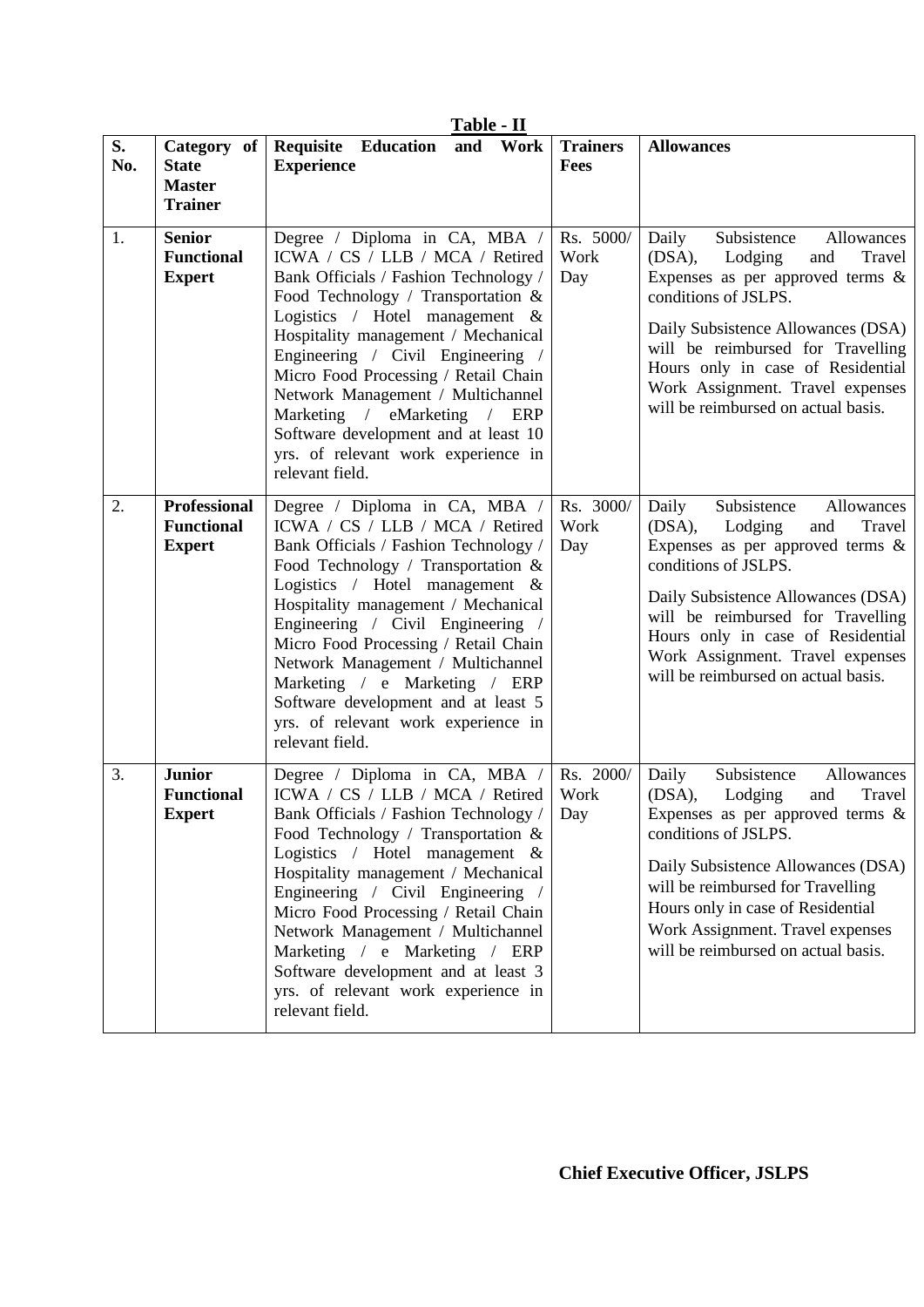#### **Section F: PROCESS OF EMPANELMENT:**

Empanelment of suitable candidate will be done through rigorous selection process through following two stages:-

- a. Registration of applicants and short listing of candidates through "Screening of CV and relevant certificates".(Short listing of Functional Experts) will be solely done on the basis of relevant qualification, experience and requirement at ,JSLPS. Only the shortlisted candidate will be called for participation in next round of selection process).
- b. Personal Interview of all the short listed applicants by the distinguish panel as per the need arises.

#### **Section G: PERIOD OF EMPANELMENT:**

Empanelment period would be initially for **ONE YEAR** with scope of further extension upon satisfactory performance and requirement of the project.

## **SECTION H: RIGHT TO ACCEPT / REJECT THE APPLICATION:**

Jharkhand State Livelihoods Promotion Society **(JSLPS)** reserves the right to either accept or reject any or all the application without assigning any reason for such action. Empanelment will never qualify for the assurance of awarding any kind of project, short term assignment, contract or eligibility for any permanent or contractual position from JSLPS.

### **SECTION I: LEGAL JURISDICTION:**

All legal disputes are subject to the jurisdiction of Ranchi court only.

*Section J: Submission of application:- Last date for the submission of application will be 08/Oct./2021 by email to [osffunctionalexpertapplication@gmail.com](mailto:osffunctionalexpertapplication@gmail.com)* 

**Section – I:- Format for the submission of application for the "Empanelment of Functional Expert for NRETP NF OSF Blocks" at State Resource Cell (SRC), JSLPS, IIIrd Floor, FFP Building, Dhurwa, Ranchi, Jharkhand - 834001**

Category of Empanelment (Put  $\checkmark$  mark to the suitable) :-

1. Senior Functional Expert (SFE) 2. Professional Functional Expert (PFE) 3. Junior Functional Expert (JFE)

#### **Mention preference of at least three OSF Districts for providing your services of Functional Expert as per the list of OSF Blocks on Table –I (Mandatory information)**

1.

2.

3.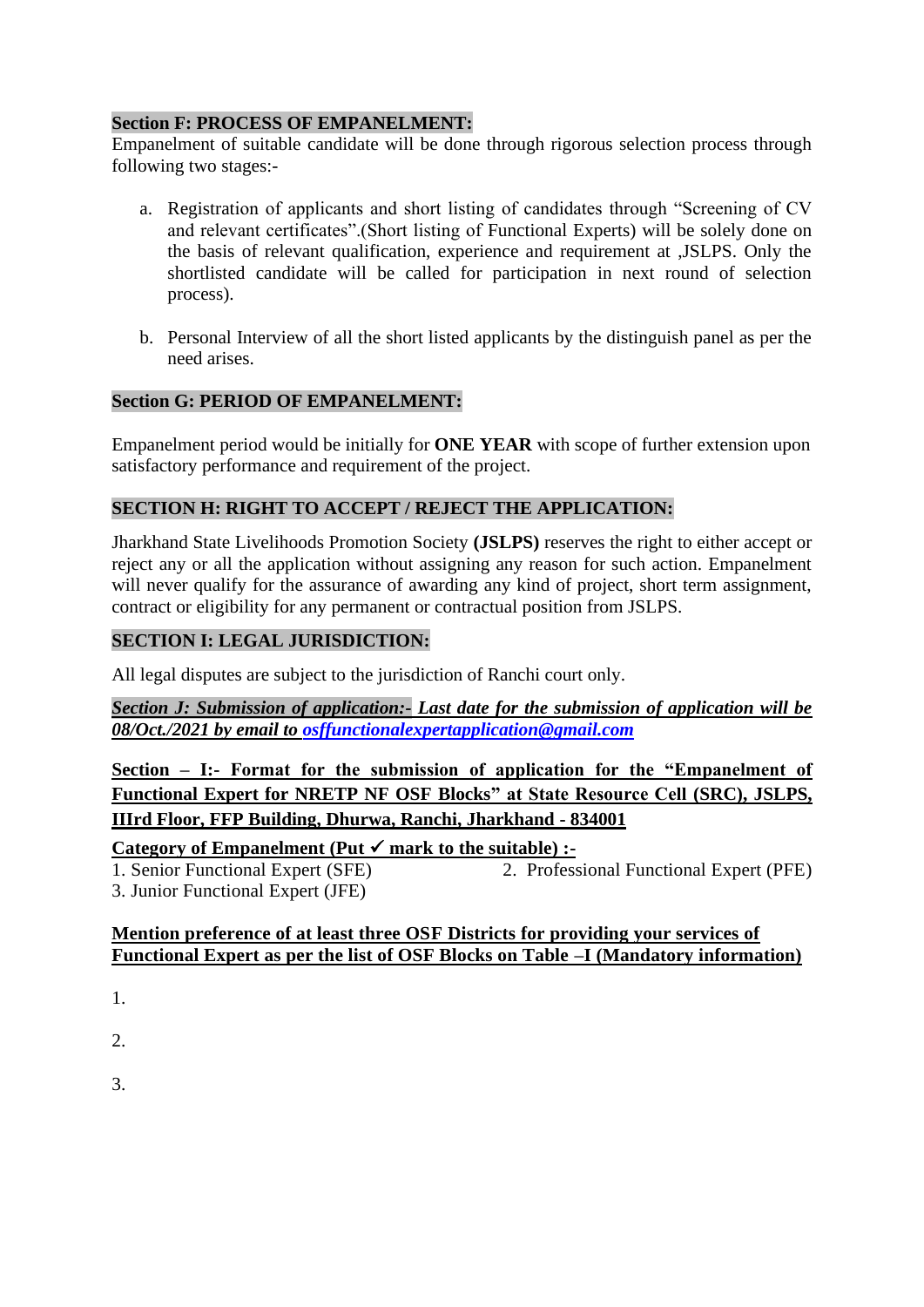- 1. Name:
- 2. Father's Name:
- 3. Date of Birth:
- 4. Permanent Address
- 5. Address for Correspondence:
- 6. E-Mail Id:
- 7. Mobile No. :
- 8. Educational Qualification :(from highest to Class Xth)

(Insert a recent passport size colour photograph)

| Degree/<br>Diploma/<br><b>Certificate</b> | Year | <b>College/Institute</b> | <b>Board/University/</b><br><b>Institution</b> | <b>Major Subjects</b> | Division/<br>Marks/CGQ<br>Pl |
|-------------------------------------------|------|--------------------------|------------------------------------------------|-----------------------|------------------------------|
|                                           |      |                          |                                                |                       |                              |
|                                           |      |                          |                                                |                       |                              |
|                                           |      |                          |                                                |                       |                              |
|                                           |      |                          |                                                |                       |                              |
|                                           |      |                          |                                                |                       |                              |
|                                           |      |                          |                                                |                       |                              |

9. Experience (reverse chronological order – latest first):

| Sl.<br>No. | Type of expertise services<br>delivered | <b>Associated organisation</b> /<br>Corporate / Enterprise / | <b>Period of</b><br>assignment |
|------------|-----------------------------------------|--------------------------------------------------------------|--------------------------------|
|            |                                         |                                                              |                                |
|            |                                         |                                                              |                                |
|            |                                         |                                                              |                                |

10. Profiency in language:-

a. Reading

| Level        | Hindi | <b>English</b> | <b>Local Language</b> |
|--------------|-------|----------------|-----------------------|
| Excellent    |       |                |                       |
| Good         |       |                |                       |
| Satisfactory |       |                |                       |

b. Writing

| Level        | Hindi | <b>English</b> | <b>Local Language</b> |
|--------------|-------|----------------|-----------------------|
| Excellent    |       |                |                       |
| Good         |       |                |                       |
| Satisfactory |       |                |                       |

## 11. **Training Competency Appraisal Sheet:-**

| <b>S.NO.</b> Training Expertise in<br><b>Subject / Topic</b> | <b>Training Module   No. of Training</b> | Availability $(Y/N)$ session facilitated<br>so far | No. of<br><b>Participants</b> |
|--------------------------------------------------------------|------------------------------------------|----------------------------------------------------|-------------------------------|
|                                                              |                                          |                                                    |                               |
|                                                              |                                          |                                                    |                               |